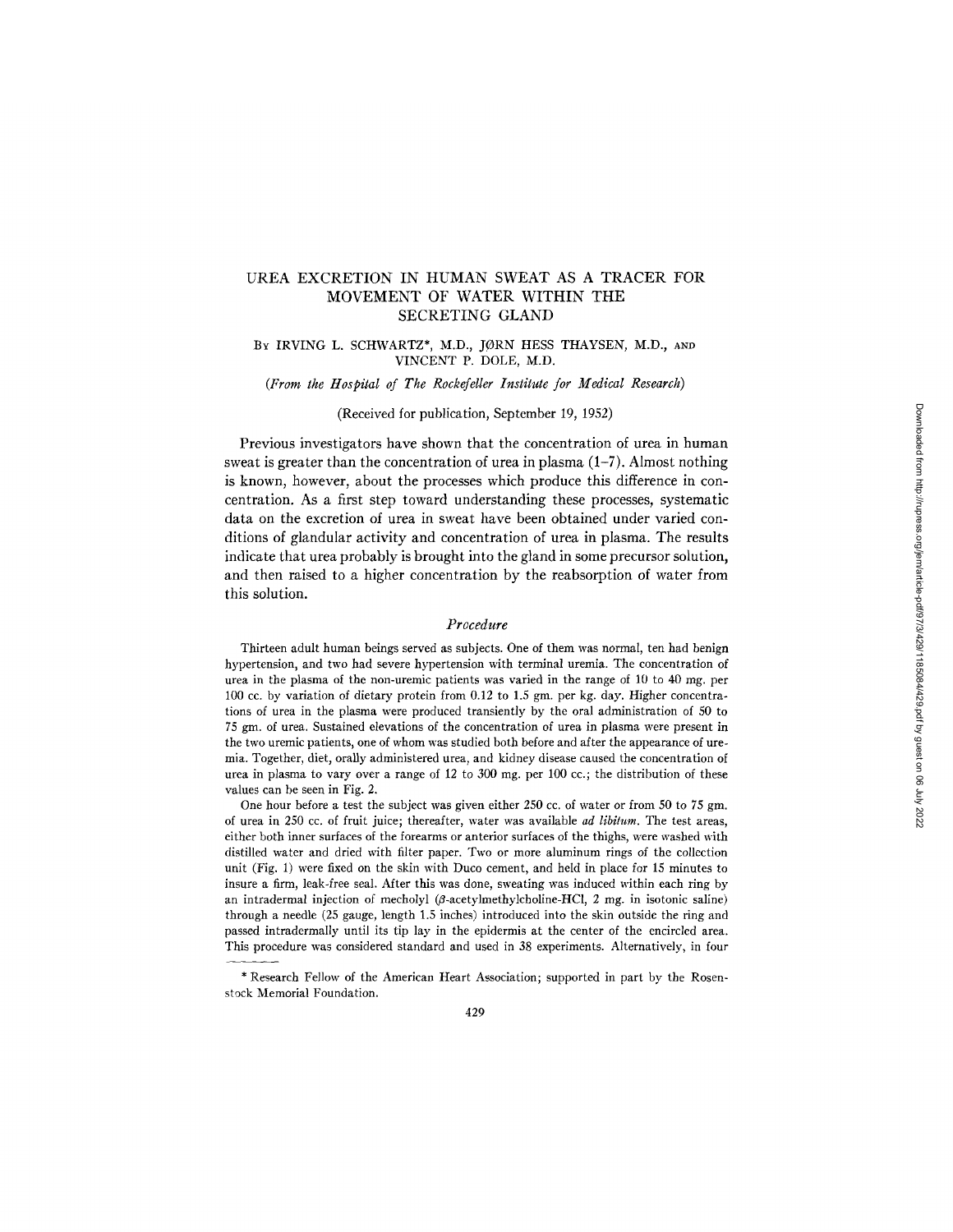experiments, sweating was induced by use of a hot room (air temperature  $40^{\circ}$ C.). This method was much less convenient than local stimulation and was used only to learn whether the concentration of urea in the sweat was the same after local stimulation as in the normal response to heat. In either case sweat was allowed to flow for about 5 minutes before the collections were started, in order to establish a relatively steady state of production. Thereafter, sweat was collected during three to six accurately timed periods of about 20 minutes each. As described previously (8), the sweat was absorbed onto discs of filter paper; its quantity determined by weight, and its content of urea by mieroadaptation of the colorimetric method of Archibald (9). In the earlier work a plastic ring and cover were used to prevent evaporation during the collection period, but with continued use these became unreliable because of warping. At present an aluminum unit with a rubber compression gasket (Fig. 1) is in use and has proven quite satisfactory. Samples of venous blood were drawn at intervals



FIG. 1. Aluminum unit for the collection of sweat. The chamber formed when the lid is fixed into the ring has an internal diameter of 25 mm. and a height of 1 mm.

during the tests, precipitated by the Somogyi zinc method (10), and the filtrate analyzed in the same manner as the sweat.

Whereas the majority of experiments were planned to provide a constant concentration of urea in the plasma during the periods of sweat collection, in two a sharp rise in the plasma urea concentration was produced in order to test the time relation between the removal of urea from plasma and its delivery onto the skin. In these experiments six periods of sweat collection preceded the oral administration of urea (50 gm. in 250 cc. of fruit juice taken within 1 minute). This was followed immediately by six more periods of sweat collection. Samples of blood were taken during each of the collection periods preceding the administration of urea, and thereafter at 2 to 10 minute intervals in order to determine the rate of increase of urea concentration in the plasma following the oral dose. Some 10 minutes of collection were required to provide enough sweat for accurate analysis; for this reason any delay in the appearance of urea would have to be several minutes in length to be measured. This limit of resolution, although barring a study of the finer dynamics of sweat production, allowed a critical test of the possibility that urea might have accumulated in the sweat glands during a long period of inactivity on their part and might have merely been washed out when the flow of water through them commenced.

The precision of the measurements was estimated in a recovery test. A solution contain-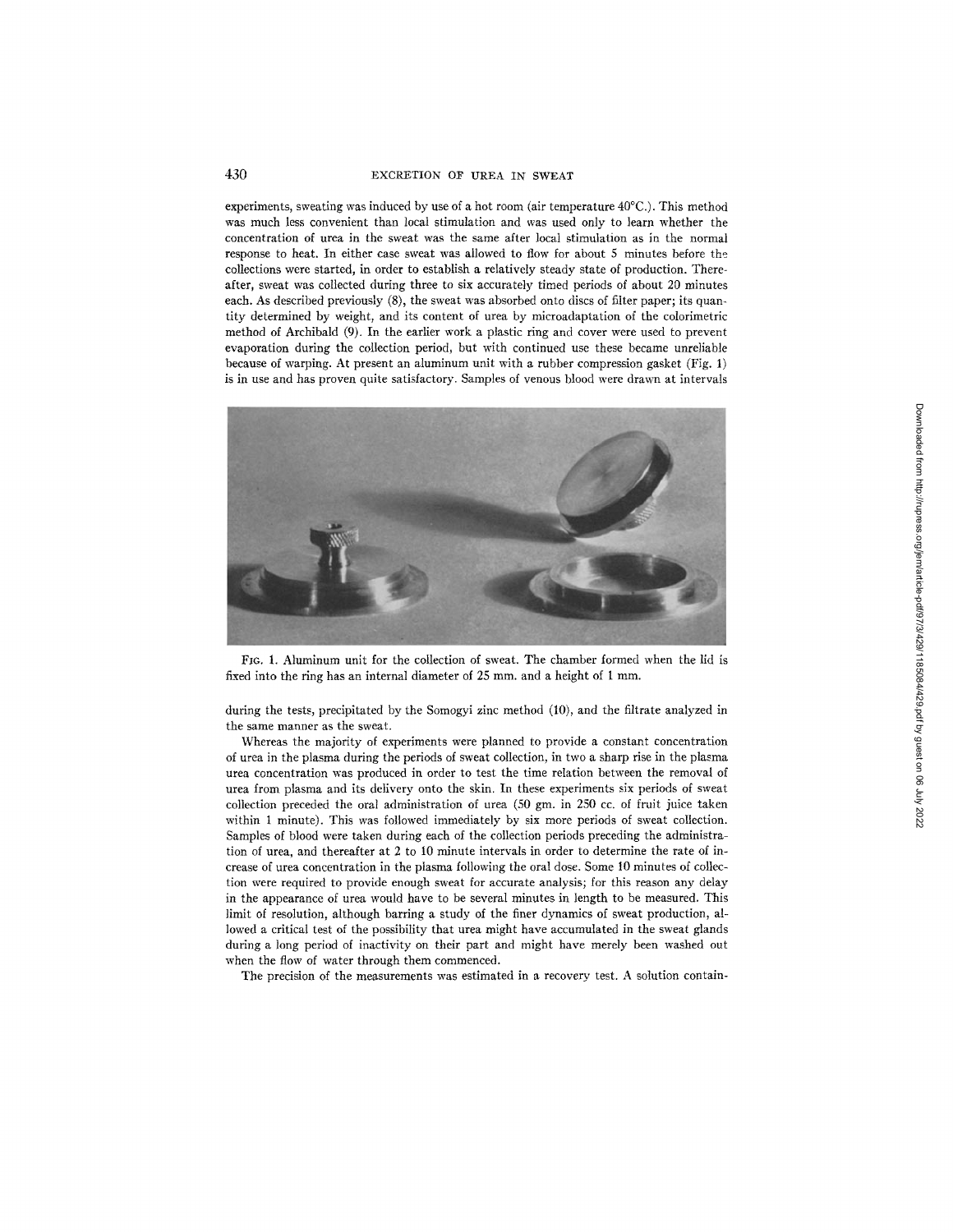ing 60 mg. of urea per 100 cc. was delivered onto discs placed in 18 weighing vessels, six of the vessels receiving about 10  $\mu$ g. of urea, six about 20  $\mu$ g., and the remaining six about 40  $\mu$ g. The size of each sample was measured by weight and the quantity of urea by colorimetric microanalysis just as in the routine procedure. A statistical analysis of the results yielded a coefficient of variation of 6 per cent, and showed the variance to be independent of differences in the absolute quantities brought to chemical analysis. The determination of urea in the plasma was subject to a 4 per cent variation, this value being lower than the preceding



FIO. 2. Relation between urea concentrations in sweat and plasma. The data are plotted logarithmically so that proportional variations follow parallel straight lines. Data from the uremic patients are indicated by the symbol, X.

because the volume of samples could be measured without appreciable error. When these values were combined, the variation of the ratio of the concentration of urea in the sweat to the concentration of urea in the plasma attributable to technical errors was estimated to be about 7 per cent.

# *Analysis of the Findings*

The primary data are set forth in Figs. 2 to 5. Fig. 2 shows the concentrations of urea in the samples of sweat in relation to the concentrations of urea in the corresponding samples of plasma. Fig. 3 shows the ratio of the concentration of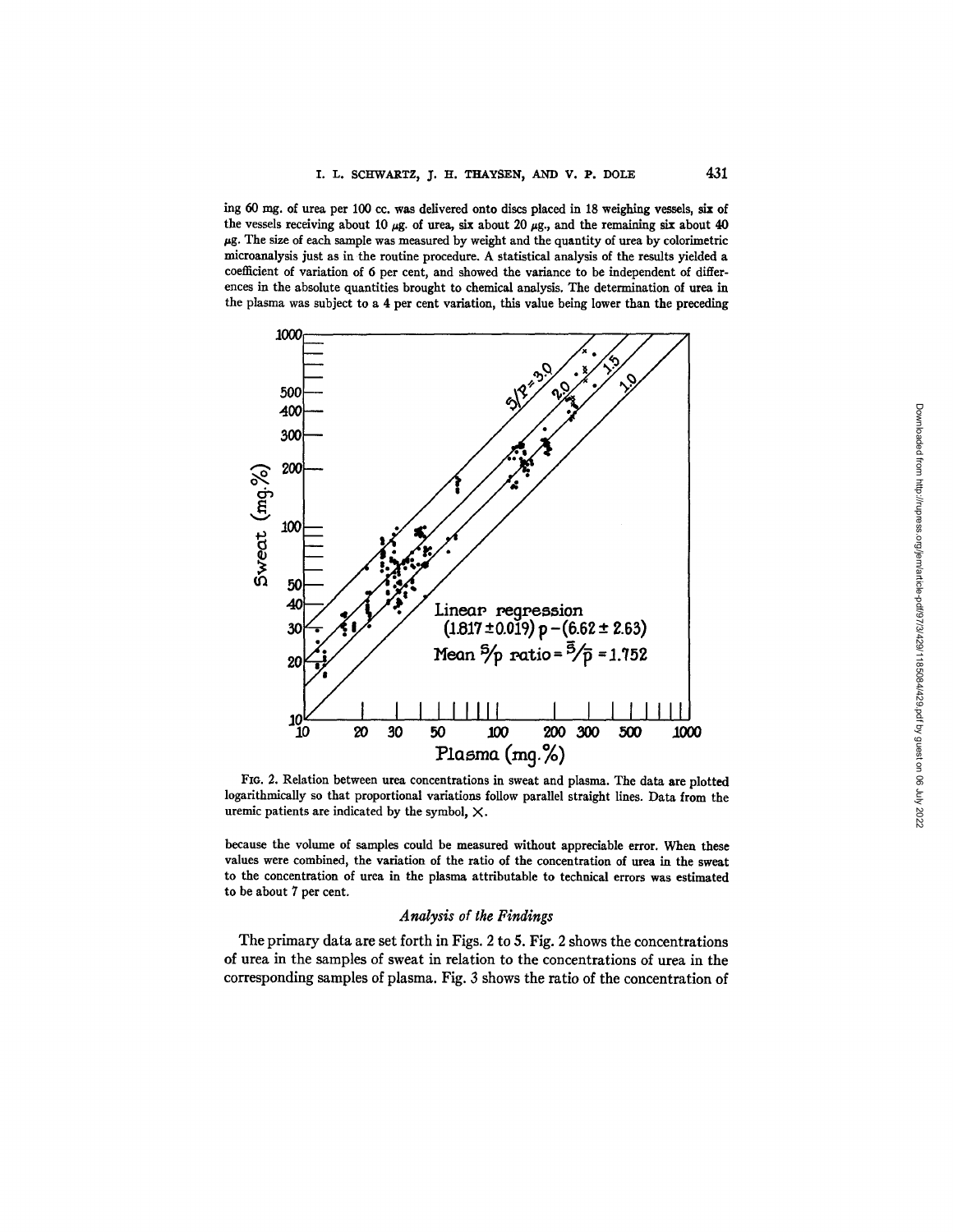urea in sweat to the corresponding concentration of urea in plasma, *S/P,*  in relation to the flux of urea through a unit area of skin. Fig. 4 shows the ratio, *S/P,* in relation to the flux of water through a unit area of skin. Fig. 5 shows the



**FIG.** 3. Relation between the ratio of the concentration of urea in sweat to the concentration of urea in plasma, *S/P,* and the flux of urea through the sweat glands. The parallel curves in the background represent constant values of thermodynamic work.

Fro. 4. Relation between the ratio of the concentration of urea in sweat to the concentration of urea in plasma, *S/P,* and the flux of water through the sweat glands. The parallel lines in the background represent constant values of the clearance, *SF/P.* 

change with time in the concentrations of urea in sweat and plasma during an experiment in which urea was administered orally.

The concentration of urea in the sweat remained proportional to the concentration in plasma, although in the latter it varied from 12 to 300 mg. per 100 cc. (Fig. 2). Therefore the process responsible for the greater concentration of urea in sweat as compared to plasma was unaffected by a 25-fold variation in the number of molecules transported. Exposure of the sweat gland tubules to the chronic load presented by uremic blood did not result in ac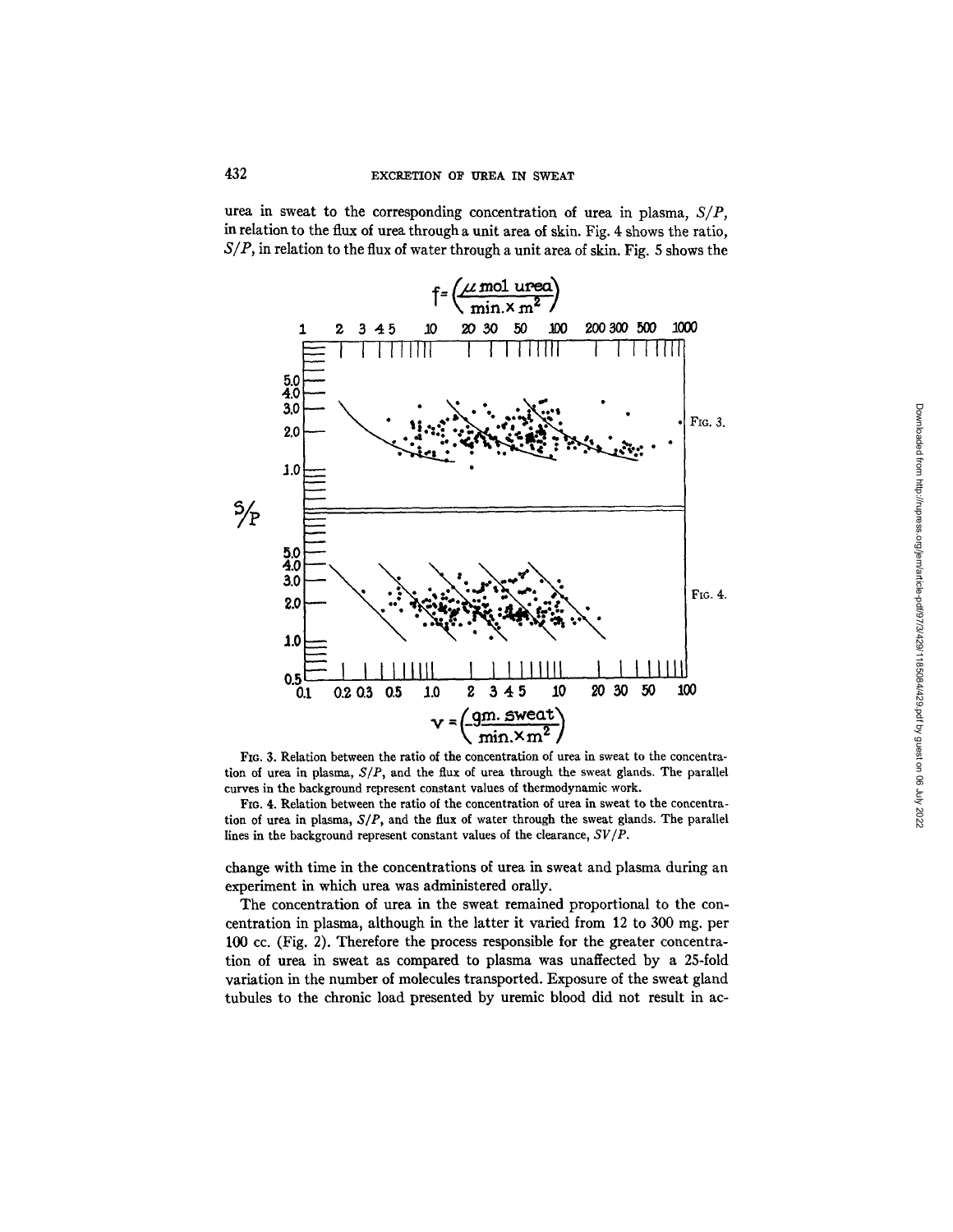commodation in the physiological sense of the term, the relation of the concentration of urea in the sweat to the concentration of urea in the plasma in the uremic patients (crosses in Fig. 2) remaining the same as that in the non-uremic subjects.

Numerical analysis of the data from 200 periods yielded the linear regression  $S = (1.817 \pm 0.019)P - (6.62 \pm 2.63)$ . After correction for the regression the



FIG. 5. Urea concentrations in sweat and plasma during a period of rapid increase in plasma concentration. The horizontal lines indicate the concentrations of urea in sweat, and the time relationships and lengths of the collection periods. Dashed lines have been fitted by inspection for approximate estimation of the delay time, *t*, from the relationship,  $t = \frac{rP - S}{a}$ . Solid circles represent urea concentrations in plasma,  $r = 2.19$ ,  $a = 2.48$  mg. (100 cc.)<sup>-1</sup>  $(min.)^{-1}, t = 5.1$  min.

coefficient of variation of S was 4 per cent, approximately of the magnitude to be expected from technical errors, since the values of S were determined from an average replication of fourfold. However, a more detailed analysis of variance showed significantly ( $p < 0.01$ ) greater variance among the mean values of different experiments, even on the same person, than among the consecutive values of single experiments. From these results it can be concluded that the residual variation of  $S$ , after allowance for the dominant influence of  $P$ , was due in small part to physiological differences and in major part to errors of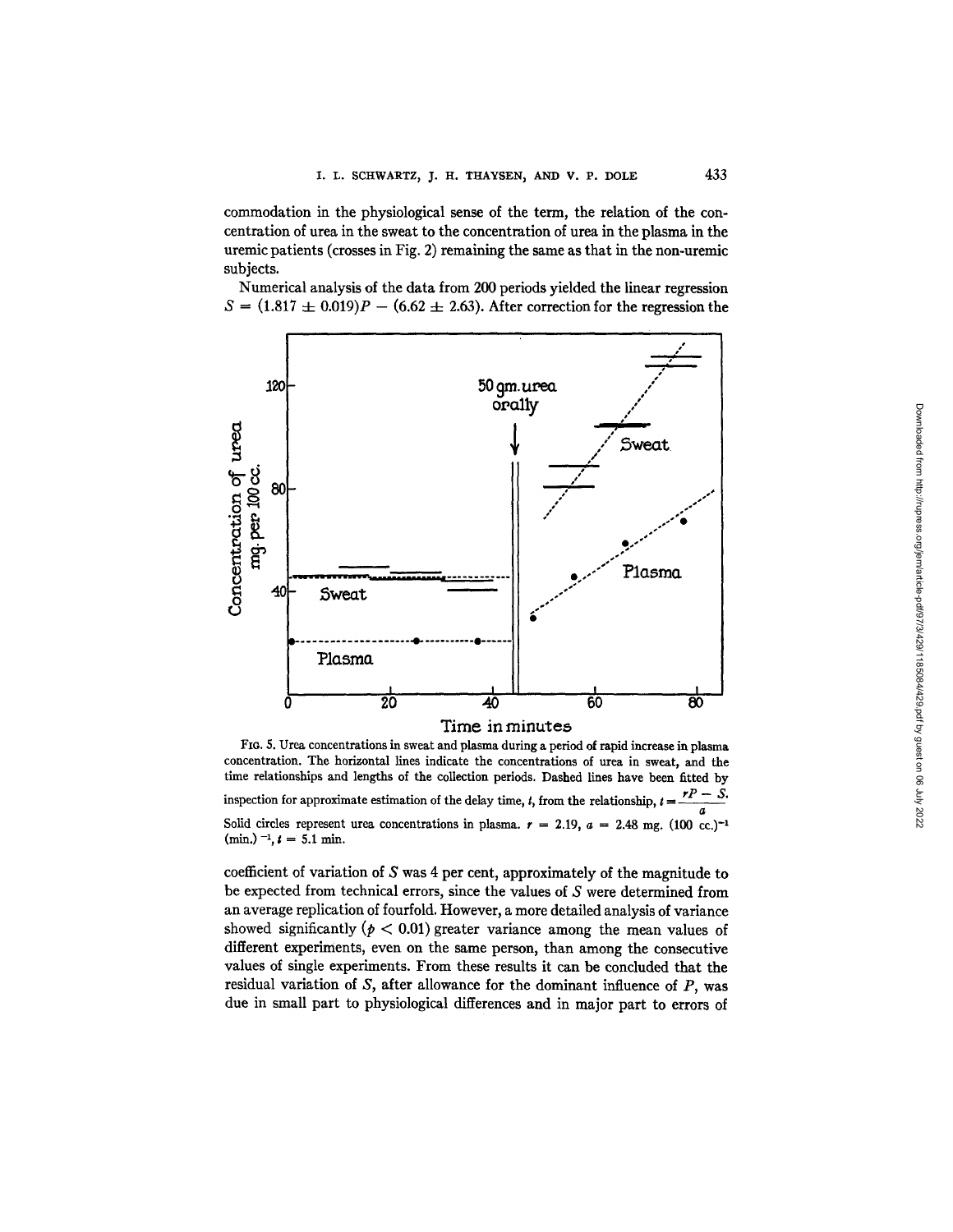technique. The fact that physiological effects entered into the residual variance to such a small extent can be explained by the standardized conditions of the study. Preliminary observations on the initial discharge of the glands after stimulation and the terminal discharge of glands near exhaustion suggest that greater physiological variance of the ratio,  $S/P$ , might be encountered under both circumstances, but these extremes were excluded from the present study.

The minimum rate of energy expenditure required for the excretion of urea was approximated by the relation  $E = KF \log S/P$ , in which S and P are the concentrations of urea in sweat and plasma, respectively,  $F$  the outward flux of urea, and  $K$  a constant which depends on the choice of units. If the accumulation of urea in sweat were determined by a limitation of energy, it would be expected that the data would be distributed along a trajectory paralleling one of the curves in the background of Fig. 3. It is evident that the points are not so constrained; the accumulation is limited neither by energy nor by a maximum value of the flux (Fig. 3).

Statistical analysis of all the individual experiments showed that the ratio of the concentration of urea in the sweat to the concentration of urea in the plasma, *S/P,* was independent of the rate of sweat production. Fig. 4 is a composite of all of the data showing that there is no regression of the ratio, *S/P,*  on the volume flow of sweat, V. If the flux of urea at any given level of plasma concentration were constant, the ratio,  $S/P$ , would vary inversely with V and the points would be distributed along one of the lines of constant clearance in the background of the figure. The points, in fact, do not follow any of these lines (Fig. 4).

A delay in the transfer of urea from plasma to sweat was demonstrated in the experiments in which urea was fed orally. This delay was manifested by a depression of the ratio, *S/P,* since the sweat that emerged at any instant had been formed from an earlier plasma of lower concentration. The delay time, t, may be estimated from the relation,  $t = \frac{r^2}{a}$ , in which r is the ratio,  $S/P$ , during the preceding period of equilibrium,  $P$  and  $S$  are concurrent concentra-

tions of plasma and sweat, and  $a$  is the rate of increase with time of concentration in sweat. The delay in transfer of urea from plasma to sweat, t, was calculated to be 4.5 minutes in one experiment and 5.1 minutes in a similar experiment on another individual (Fig. 5). It is clear from this result that the accumulation of urea was a continuous process, practically concurrent with the discharge of sweat.

### DISCUSSION

It is convenient to divide accumulative processes into two classes, direct and indirect. A direct process may be defined as one whereby a specific cellular apparatus removes molecules from solution, propels them during an intracellular transit and discharges them into another solution at a higher thermo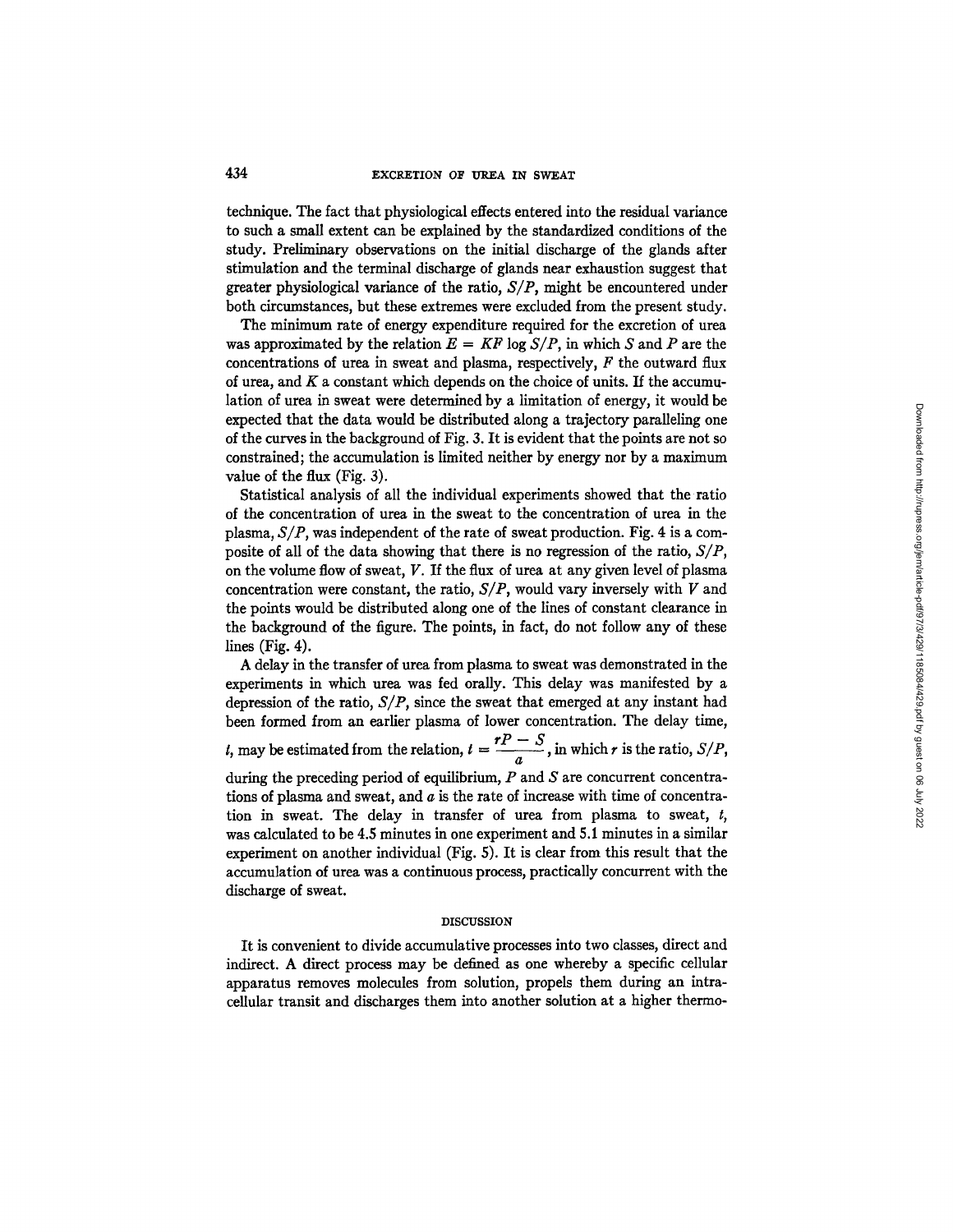dynamic potential. These features imply that a direct process must be subject to a definite upper limit which may be determined by a maximum rate of exchange at the finite number of receptor sites or by the delivery of usable energy to the active loci. An indirect process, on the other hand, is incidental to the transport of another component, most commonly water. In this case part of the solution is segregated and then concentrated by the reabsorption of water. The output of solutes in an indirect process does not depend upon receptor sites and may not increase the net requirement for energy. Of course, the presence of the solute is reflected in the net energy requirement, but there is no necessary relation between the net energy change of a total process and the change in potential of a single component. The sweat, in particular, is markedly hypotonic to the plasma because of the lower concentration of electrolyte; consequently the water in sweat is at a higher thermodynamic potential than the water in plasma and the accumulation of urea actually decreases rather than increases the net osmotic work.

The data show that the excretion of urea in sweat remains simply proportional to the amount in plasma despite large variations in the excretion rate. This lack of saturation of the transfer mechanism suggests that the urea in sweat is concentrated by an indirect process. It remains possible, although unlikely, that the delivery of urea molecules from the blood to the gland cells is so limited by a meager flow of blood that a direct process remains unsaturated even when the concentration in plasma is elevated 25-fold. If we reject this possibility, we are led to the conclusions that at least half of the water entering the sweat gland is reabsorbed into the blood, and that the fraction of water reabsorbed is constant over a wide range of flow rates.

A comparison of the sweat gland and the human kidney shows both a similarity and a difference. Both appear to raise the concentration of urea by reabsorption of water from a precursor solution (11, 12). They differ, however, in the effect of flow rate on the concentration of urea: when the output of water is varied the sweat gland maintains a fixed concentration of urea, whereas the kidney shows a reciprocal variation of concentration and volume flow. The constant flux of urea from the kidney may be explained by the constancy of glomerular filtration, which is maintained despite large variations in the outflow of urine (13). No such constant production of precursor solution could account for the fixed concentration of urea in sweat. On the contrary, the result is best explained by the assumption that a constant fraction of water is reabsorbed from the precursor solution, and therefore that variations in the outflow of sweat simply reflect variations in the formation of precursor. To illustrate such a process, it may be recalled that the damaged kidney of chronic nephritis excretes a urine of fixed composition, and, having lost the power to vary the reabsorption of water from the tubules, alters output of water only by variation of the filtration rate (14).

It is tempting to speculate on the anatomical basis for an internal circulation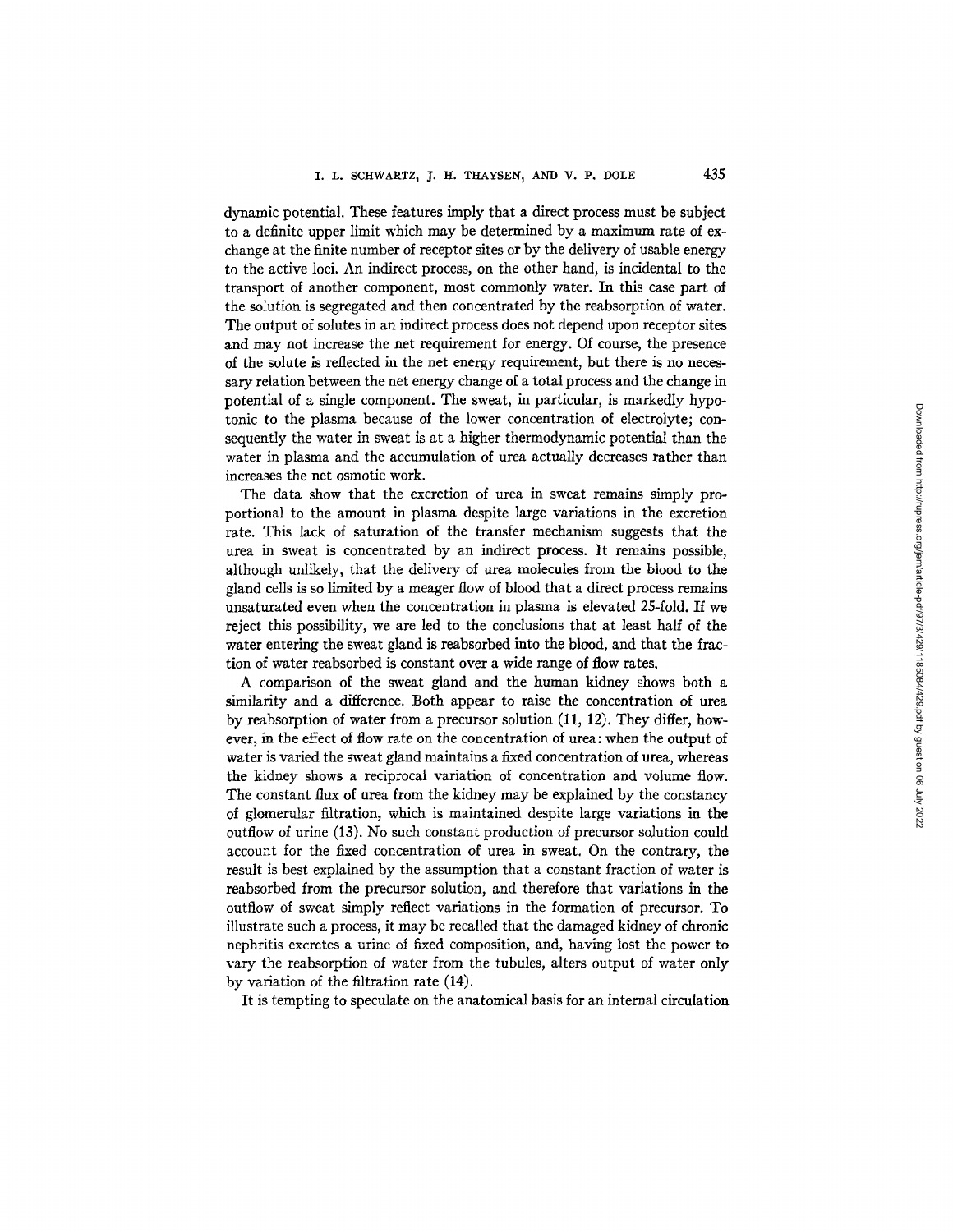436 EXCRETION OF UREA IN SWEAT

of water in the sweat gland. The most obvious way in which a solute can be accumulated by a circulation of water in such a system is to bring the water into a tubule through some wall that is permeable to the solute and to take part of the water back through a region of lower permeability. There exists in the sweat gland an anatomical differentiation which might serve this purpose. At the base the coiled tubule is lined with a single layer of epithelial cells, while the duct has a double layer of epithelial cells with a hyaline layer along the luminal border of the cells (15). If it be assumed that these are regions of greater and lesser permeability to urea, respectively, and that a reabsorption of water takes place through the wall of the duct, the phenomenon would be explained. Some additional support for this idea is given by the separation of blood supply to the basal coil and to the duct; the arterial supply to the coil is from a deeper plexus whereas that to the duct comes from a distinct and more superficial system. Naturally, these speculations should not be taken too seriously until tested, but it is at least clear that there is a morphological differentiation which accords with the conception that water moves both into and out of the sweat gland, the amount that emerges as manifest sweat being determined by the difference between the opposing fluxes. Urea, carried passively in these currents, enters the gland more readily than it departs, and thus remains to signify a circulation of water.

### **SUMMARY**

Previous workers have found that the concentration of urea in human sweat exceeds the concentration of urea in plasma. This fact has been confirmed in the present work and extended by measurements of the concentrations of urea in the sweat and the corresponding concentrations of urea in the plasma over a range of 25- fold variation in the latter.

An analysis of the data showed that the ratio of the concentration of urea in sweat to the concentration of urea in plasma, *S/P,* was independent of the plasma concentration, independent of the absolute flux of urea or water, and independent of the calculated energy expenditure. Two experiments showed that the concentration of urea in sweat followed a rising concentration in plasma with a time lag of approximately 5 minutes; this fact indicates that the accumulation of urea in sweat is a continuous process which is in operation during the observed discharge.

These observations suggest that urea is carried into the gland in some precursor solution and subsequently raised to a higher concentration by the reabsorption from this solution of a constant fraction of the water.

# BIBLIOGRAPHY

1. Plaggemeyer, H. W., and Marshall, E. K., Jr., *Arch. Int. Med.,* 1914, 13, 159. 2. Barney, *R. E., J. Am. Med. Assn.,* 1925, 85, 1373.